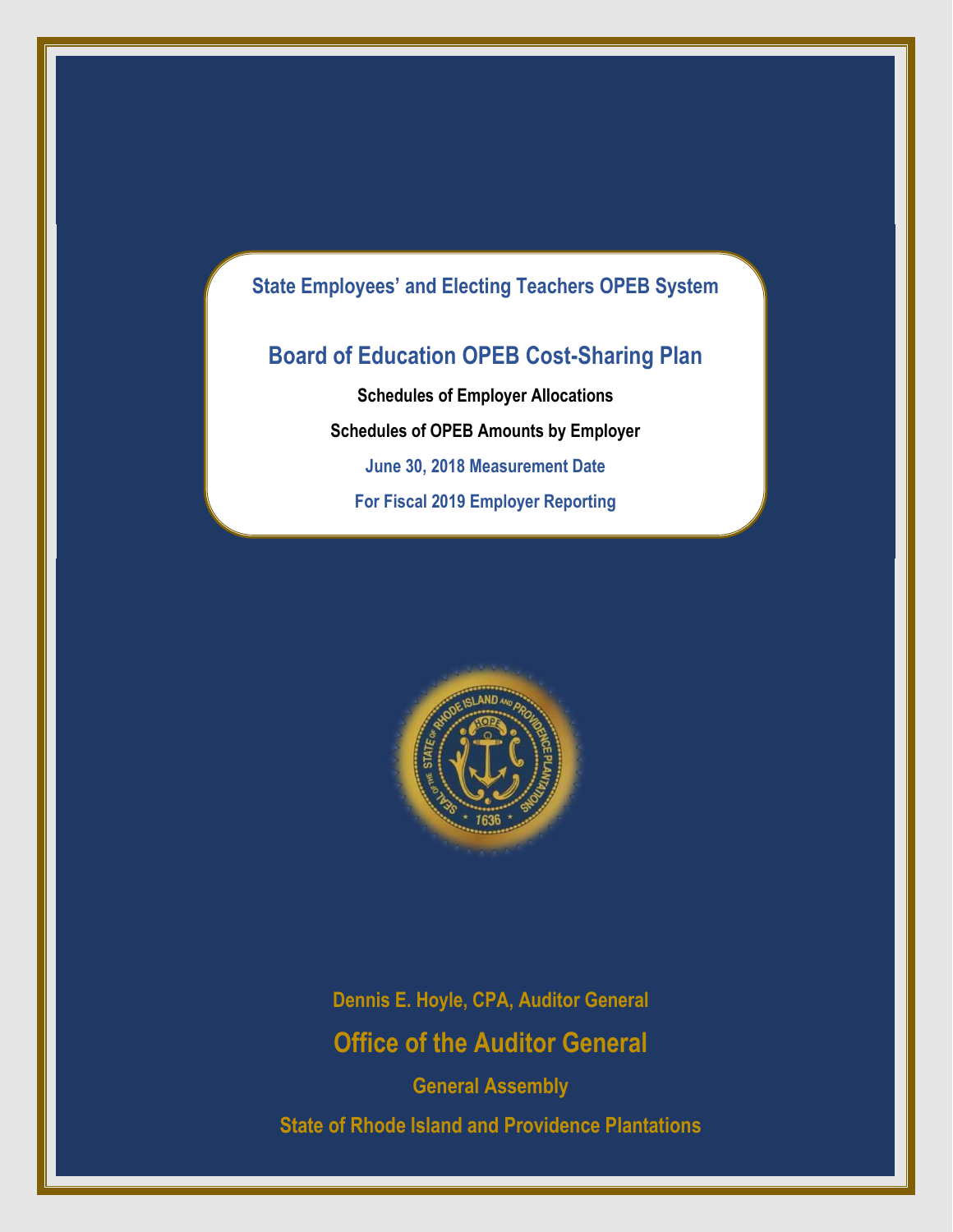

Office of the Auditor General

State of Rhode Island and Providence Plantations - General Assembly **Dennis E. Hoyle, CPA - Auditor General**

**oag.ri.gov**

33 Broad Street • Suite 201• Providence, RI • 02903-4177 tel: 401.222.2435 fax: 401.222.2111

September 30, 2019

JOINT COMMITTEE ON LEGISLATIVE SERVICES:

SPEAKER Nicholas A. Mattiello, Chairman

Senator Dominick J. Ruggerio Senator Dennis L. Algiere Representative K. Joseph Shekarchi Representative Blake A. Filippi

We have completed our audit of the Schedule of Employer Allocations and Schedule of OPEB Amounts by Employer for the **Board of Education Cost-Sharing Plan** administered by the State Employees' and Electing Teachers OPEB System for the fiscal year ended June 30, 2018.

**These Schedules will be used by employers participating in the Board of Education cost-sharing defined benefit OPEB plan to meet their fiscal 2019 financial reporting responsibilities under generally accepted accounting principles – specifically the requirements of Governmental Accounting Standards Board Statement No. 75 –** *Accounting and Financial Reporting for OPEB.* 

Our report is contained herein as outlined in the Table of Contents.

Sincerely, Dennis E. Hoyle, CPA

Auditor General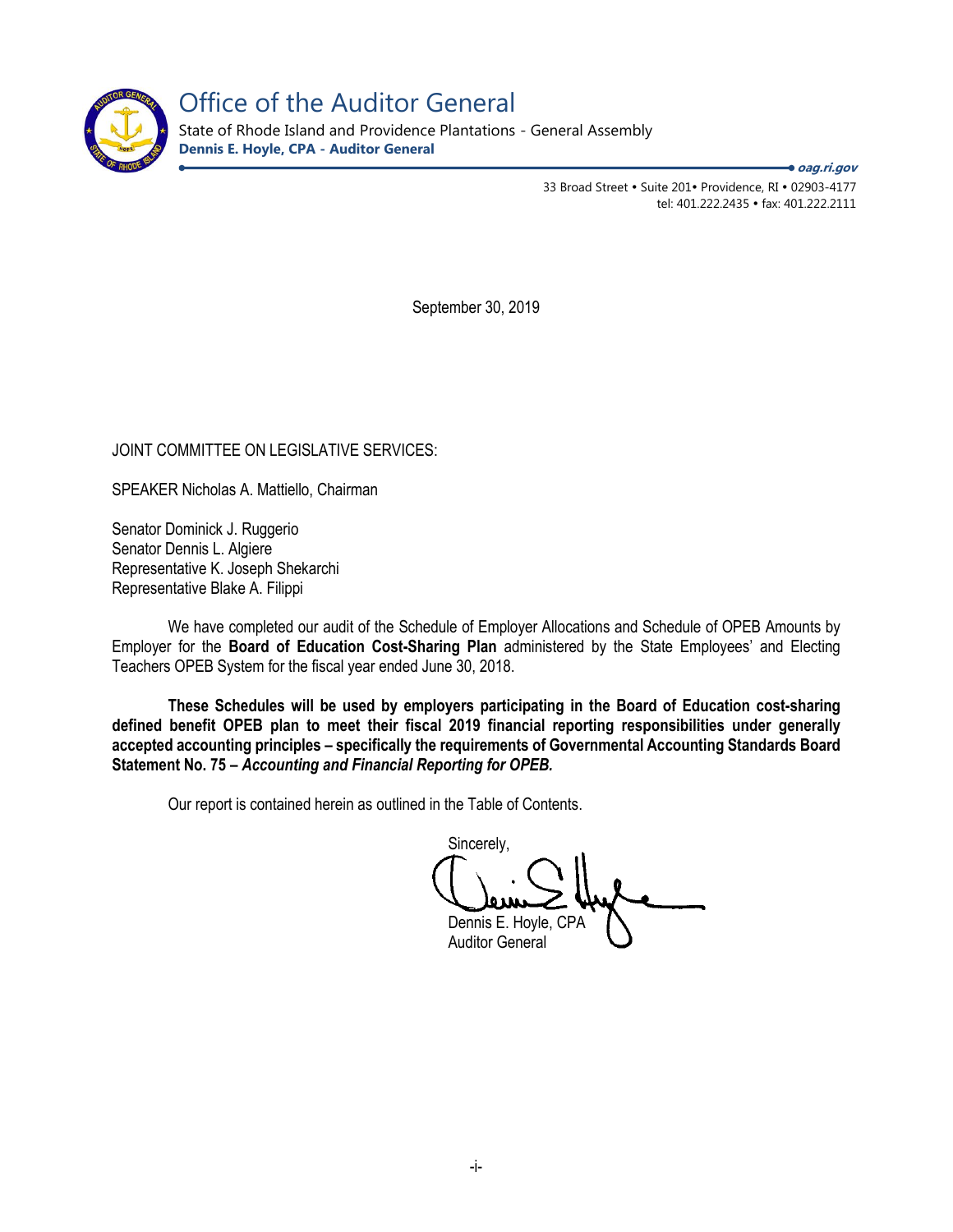**State Employees' and Electing Teachers OPEB System** 

# **Board of Education OPEB Cost-Sharing Plan**

**Schedules of Employer Allocations**

# **Schedules of OPEB Amounts by Employer**

**June 30, 2018 Measurement Date** 

# **TABLE OF CONTENTS**

|      | <b>INTRODUCTION</b>                                                        |    |
|------|----------------------------------------------------------------------------|----|
| Ш.   | INDEPENDENT AUDITOR'S REPORT                                               | 2  |
| III. | <b>Schedule A</b> - SCHEDULE OF EMPLOYER ALLOCATIONS – BOARD OF EDUCATION  | 4  |
| IV.  | Schedule B - SCHEDULE OF OPEB AMOUNTS BY EMPLOYER - BOARD OF EDUCATION     | 5  |
| V.   | NOTES TO SCHEDULES OF EMPLOYER ALLOCATIONS AND OPEB AMOUNTS<br>BY EMPLOYER | 10 |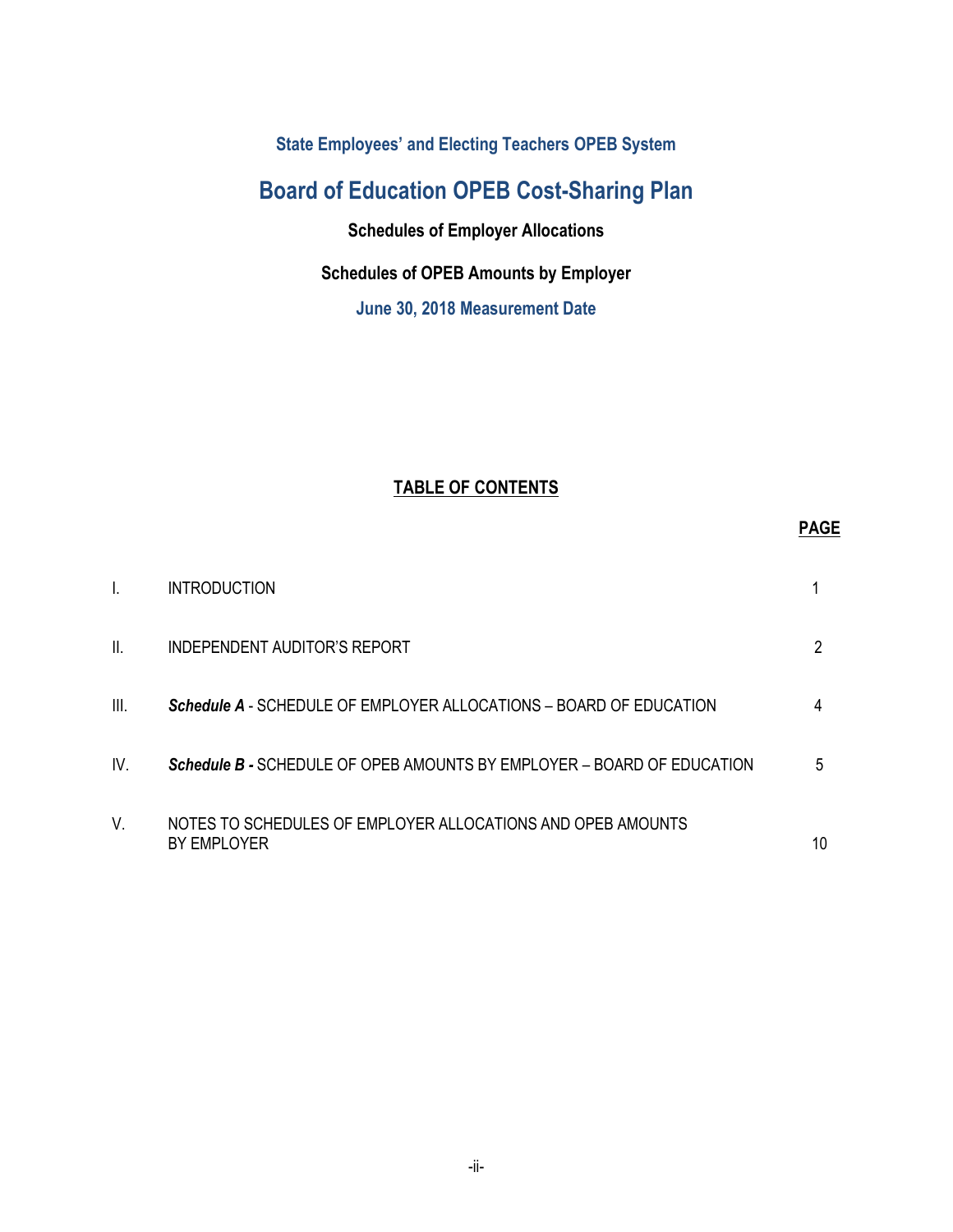## **State Employees' and Electing Teachers OPEB System**

# **Board of Education OPEB Cost-Sharing Plan**

## **Schedules of Employer Allocations**

### **Schedules of OPEB Amounts by Employer**

### **June 30, 2018 Measurement Date**

### **INTRODUCTION**

The **Board of Education OPEB Cost-sharing Plan** covers certain employees of the State university and colleges and certain state employees. As a cost-sharing plan, separate valuations are not made for individual employers participating in the plan.

As a cost-sharing plan – the net OPEB liability is apportioned based on proportionate contributions – see Schedule A.

### **The measurement date is June 30, 2018 – the information included herein is intended for use in Fiscal 2019 financial reporting by employers participating in the Board of Education OPEB Cost-sharing Plan.**

The net OPEB liability and other measures included herein have been developed consistent with the requirements of GASB Statement No. 75 – *Accounting and Financial Reporting for OPEB*. Such amounts are intended for accounting and financial reporting by governments which prepare their financial statements in accordance with generally accepted accounting principles as promulgated by the Governmental Accounting Standards Board. These amounts may and will likely differ from amounts reported in actuarial valuations used to measure actuarially determined contribution amounts consistent with the plan's adopted funding policies.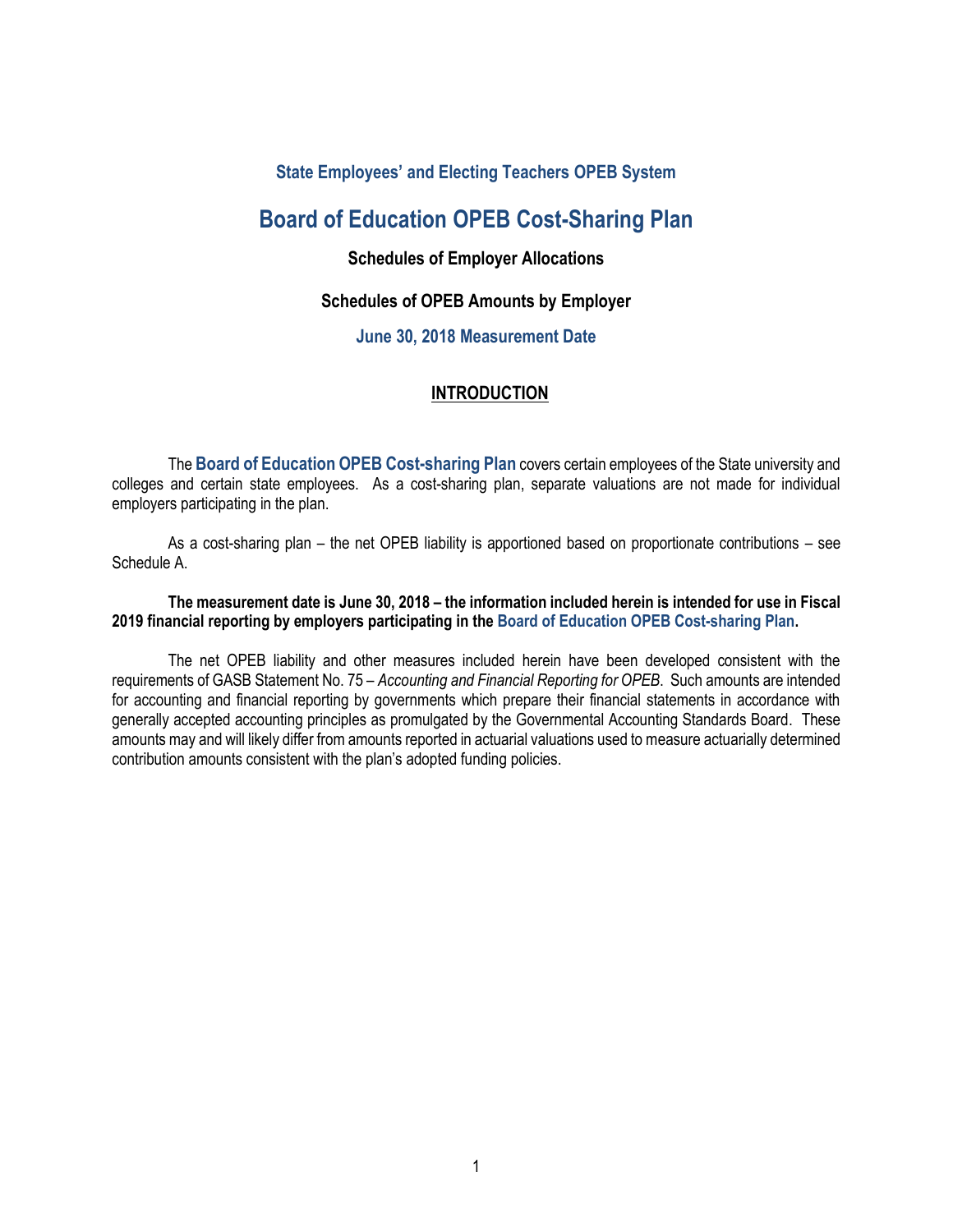

State of Rhode Island and Providence Plantations - General Assembly **Dennis E. Hoyle, CPA - Auditor General**

**oag.ri.gov**

33 Broad Street • Suite 201• Providence, RI • 02903-4177 tel: 401.222.2435 · fax: 401.222.2111

## **INDEPENDENT AUDITOR'S REPORT**

### JOINT COMMITTEE ON LEGISLATIVE SERVICES, GENERAL ASSEMBLY STATE OF RHODE ISLAND AND PROVIDENCE PLANTATIONS:

### TRUSTEES OF THE STATE EMPLOYEES' AND ELECTING TEACHERS OPEB SYSTEM:

### *Report on Schedules*

We have audited the accompanying Schedule of Employer Allocations of the BOARD OF EDUCATION COST-SHARING OPEB PLAN (the Plan) as of and for the year ended June 30, 2018, and the related notes. We have also audited the total for all entities of the columns titled ending net OPEB liability, total deferred outflows of resources, total deferred inflows of resources, and total OPEB expense (specified column totals) included in the accompanying Schedule of Net OPEB Amounts by Employer as of and for the year ended June 30, 2018, and the related notes.

### *Management's Responsibility for the Schedules*

Management is responsible for the preparation and fair presentation of these schedules in accordance with accounting principles generally accepted in the United States of America; this includes the design, implementation, and maintenance of internal control relevant to the preparation and fair presentation of the schedules that are free from material misstatement, whether due to fraud or error.

### *Auditor's Responsibility*

Our responsibility is to express opinions on the Schedule of Employer Allocations and the specified column totals included in the Schedule of OPEB Amounts by Employer based on our audit. We conducted our audit in accordance with auditing standards generally accepted in the United States of America. Those standards require that we plan and perform the audit to obtain reasonable assurance about whether the schedules of employer allocations and specified column totals included in the schedules of OPEB amounts by employer are free from material misstatement.

An audit involves performing procedures to obtain audit evidence about the amounts and disclosures in the schedules of employer allocations and specified column totals included in the schedules of OPEB amounts by employer. The procedures selected depend on the auditor's judgment, including the assessment of the risks of material misstatement of the schedules of employer allocations and specified column totals included in the schedules of OPEB amounts by employer, whether due to fraud or error. In making those risk assessments, the auditor considers internal control relevant to the entity's preparation and fair presentation of the schedules of employer allocations and specified column totals included in the Schedule of OPEB Amounts by Employer in order to design audit procedures that are appropriate in the circumstances, but not for the purpose of expressing an opinion on the effectiveness of the entity's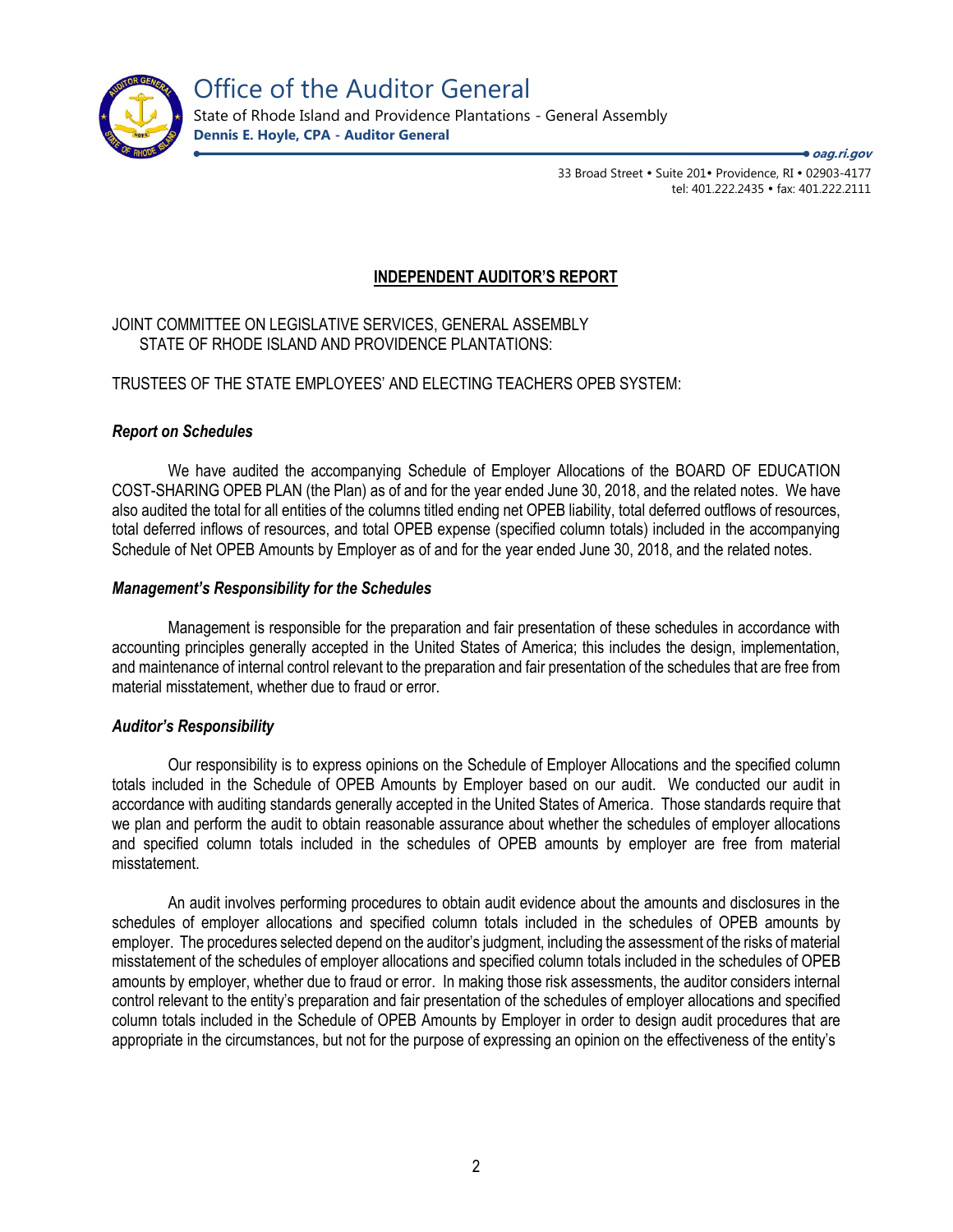Joint Committee on Legislative Services, General Assembly Trustees of the State Employees' and Electing Teachers OPEB System:

internal control. Accordingly, we express no such opinion. An audit also includes evaluating the appropriateness of accounting policies used and the reasonableness of significant accounting estimates made by management, as well as evaluating the overall presentation of the Schedule of Employer Allocations and specified column totals included in the Schedule of OPEB Amounts by Employer.

We believe that the audit evidence we have obtained is sufficient and appropriate to provide a basis for our audit opinions.

#### *Opinions*

In our opinion, the schedules referred to above present fairly, in all material respects, the employer allocations for Board of Education plan employees, and ending net OPEB liability, total deferred outflows of resources, total deferred inflows of resources, and total OPEB expense for the total of all participating Board of Education plan entities as of and for the year ended June 30, 2018, in accordance with accounting principles generally accepted in the United States of America.

#### *Other Matter*

We have audited, in accordance with auditing standards generally accepted in the United States of America, the financial statements of the Board of Education Plan within the State Employees' and Electing Teachers OPEB System of the State of Rhode Island as of and for the year ended June 30, 2018, and our report thereon, dated September 27, 2019 expressed an unmodified opinion on those financial statements.

### *Restriction on Use*

Our report is intended solely for the information and use of the State Employees' and Electing Teachers OPEB System's management, the trustees of State Employees' and Electing Teachers OPEB System, the System's employers and their auditors and is not intended to be and should not be used by anyone other than these specified parties.

Dennis E. Hoyle, CPA

Auditor General

September 27, 2019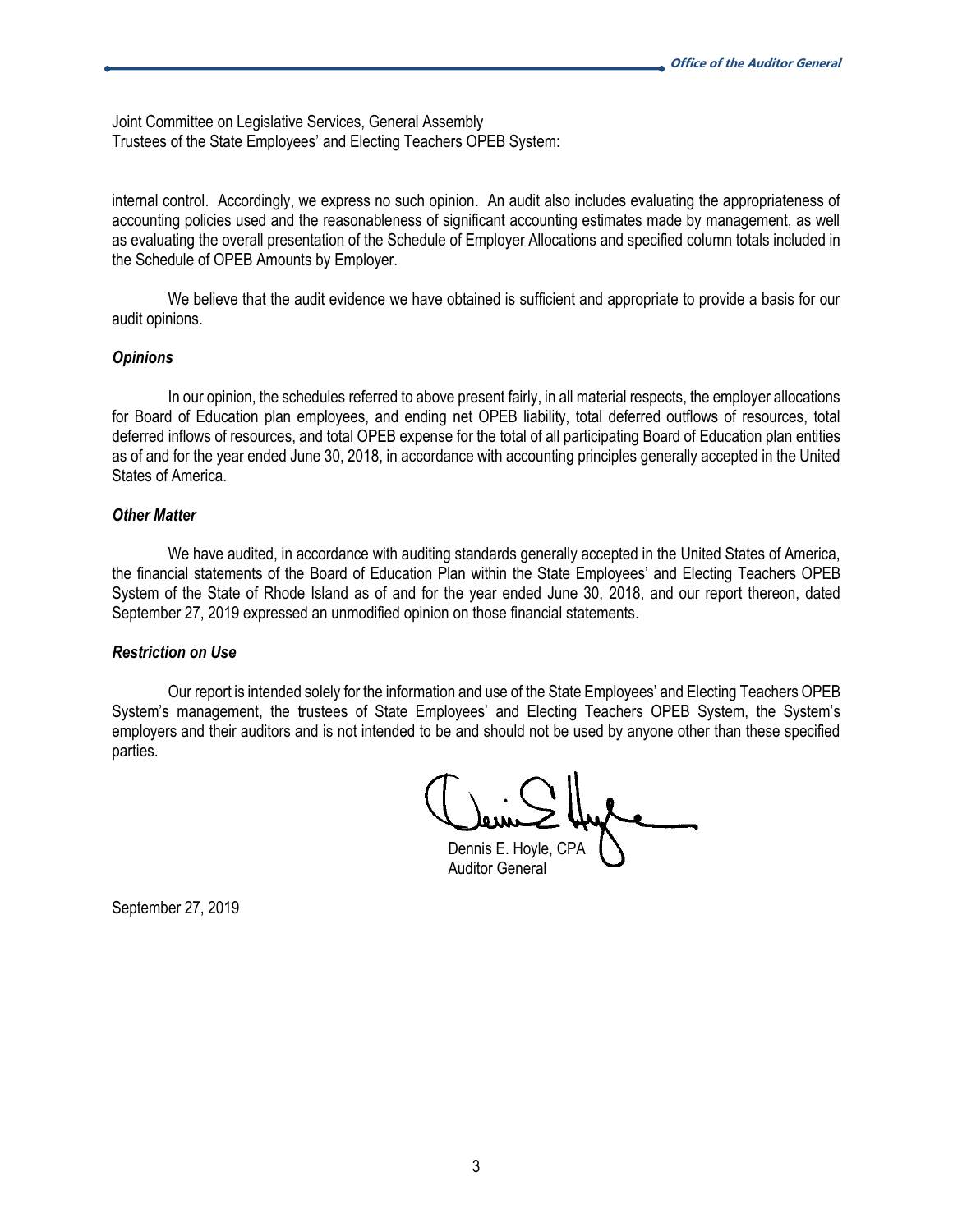# **STATE EMPLOYEES' AND ELECTING TEACHERS OPEB SYSTEM**  *BOARD OF EDUCATION OPEB COST SHARING PLAN Schedule of Employer Allocations*

| Amount      | %                                 |
|-------------|-----------------------------------|
| \$<br>9.435 | 0.17185764%                       |
| 2,396,416   | 43.65049310%                      |
| 1,723,124   | 31.38654235%                      |
| 1,352,651   | 24.63841134%                      |
| 8,383       | 0.15269556%                       |
| 5,490,009   | 100.00000000%                     |
|             | Fiscal 2018 employer contribution |

*See notes to schedules.*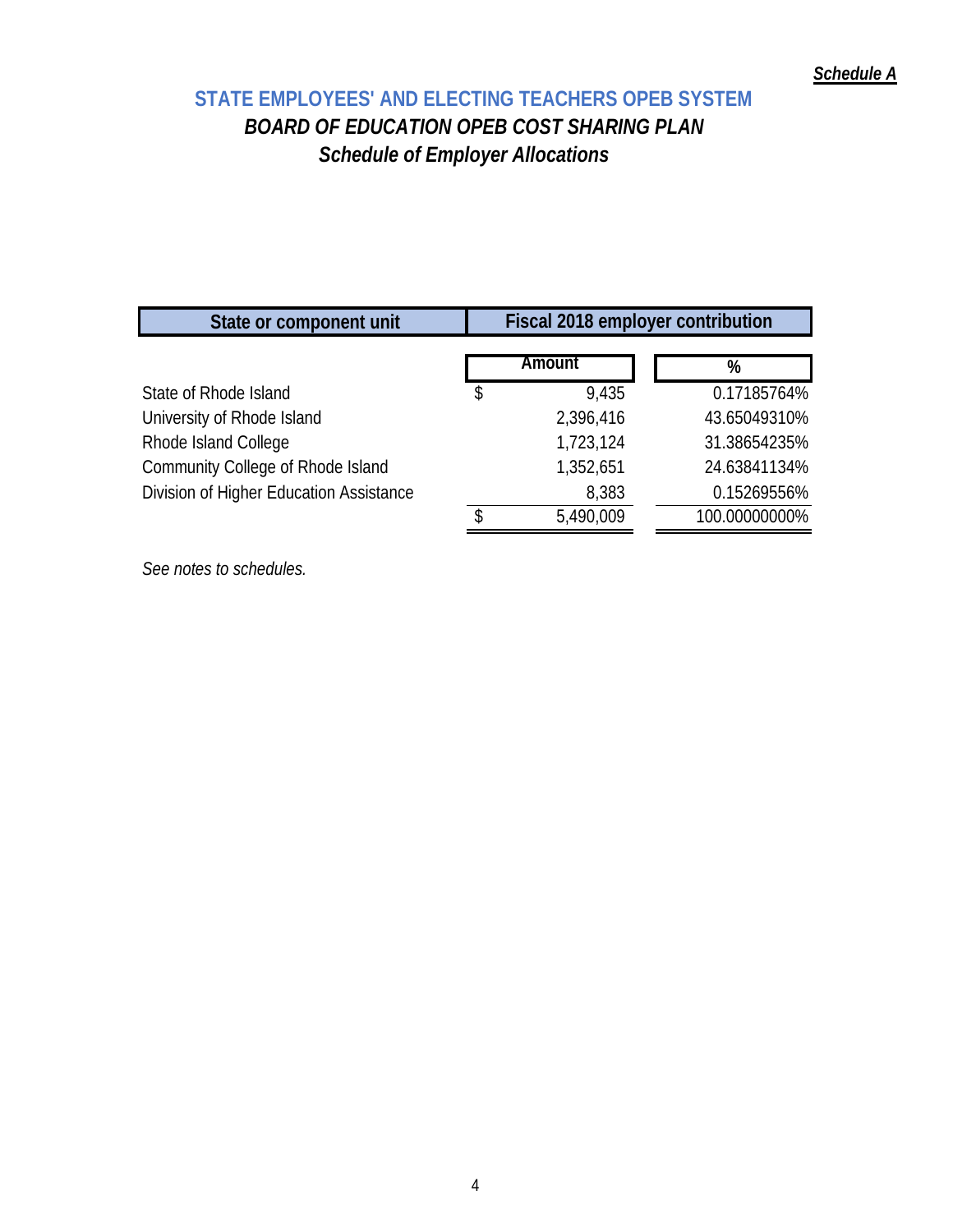| <b>Participating Employer</b>                                                                                                                               | FY 2018<br>Contributions                              | Proportionate<br><b>Share</b>                                                 | Net OPEB<br>Liability<br>Beginning of<br>Year                    | Total<br><b>OPEB</b><br>Expense                          | Ending<br>Net OPEB<br>Liability                            |
|-------------------------------------------------------------------------------------------------------------------------------------------------------------|-------------------------------------------------------|-------------------------------------------------------------------------------|------------------------------------------------------------------|----------------------------------------------------------|------------------------------------------------------------|
| State of Rhode Island<br>University of Rhode Island<br>Rhode Island College<br>Community College of Rhode Island<br>Division of Higher Education Assistance | 9,435<br>2,396,416<br>1,723,124<br>1,352,651<br>8,383 | 0.17185764% \$<br>43.65049310%<br>31.38654235%<br>24.63841134%<br>0.15269556% | $110,700$ \$<br>21,947,067<br>16,627,188<br>13,685,597<br>86,782 | $3,096$ \$<br>1,684,050<br>1,087,737<br>761,715<br>4,434 | 86,883<br>22,067,270<br>15,867,291<br>12,455,817<br>77,191 |
| <b>Total for All Employers</b>                                                                                                                              | 5,490,009                                             | 100.00000000% \$                                                              | $52,457,334$ \ \ \$                                              | $3,541,032$ \$                                           | 50,554,452                                                 |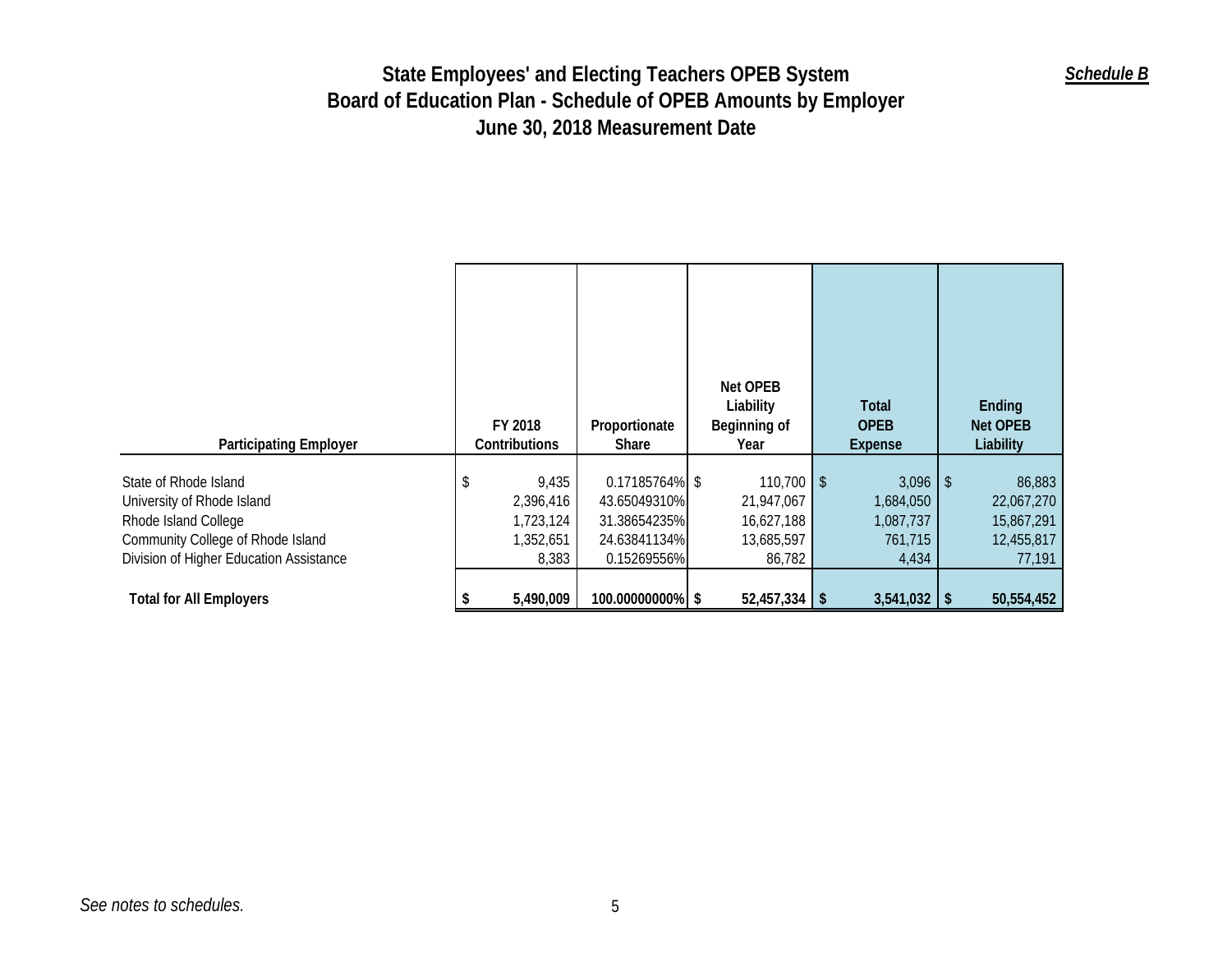|                                                                                                                                                             | Collective Deferred Outflows for Plan as a Whole<br>Unrecognized Current Year Deferred Outflow of Resources |                                                  |                                                                                                            |  |                                                                      |                           |                                     |                                 |                                                       |
|-------------------------------------------------------------------------------------------------------------------------------------------------------------|-------------------------------------------------------------------------------------------------------------|--------------------------------------------------|------------------------------------------------------------------------------------------------------------|--|----------------------------------------------------------------------|---------------------------|-------------------------------------|---------------------------------|-------------------------------------------------------|
|                                                                                                                                                             |                                                                                                             |                                                  |                                                                                                            |  | Changes in<br>Proportion and<br>Net Difference<br><b>Differences</b> |                           |                                     |                                 |                                                       |
|                                                                                                                                                             |                                                                                                             | <b>Differences</b><br><b>Between</b><br>Expected | <b>Between Employer</b><br><b>Between</b><br>Contributions and<br>Projected<br>and Actual<br>Proportionate |  |                                                                      | Total<br><b>Deferred</b>  |                                     |                                 |                                                       |
| <b>Participating Employer</b>                                                                                                                               |                                                                                                             | and Actual<br>Experience                         | Changes of<br><b>Assumptions</b>                                                                           |  | Investment<br>Earnings                                               | Share of<br>Contributions |                                     | <b>Outflows</b><br>of Resources |                                                       |
| State of Rhode Island<br>University of Rhode Island<br>Rhode Island College<br>Community College of Rhode Island<br>Division of Higher Education Assistance | \$                                                                                                          | 598<br>151,911<br>109,230<br>85,746<br>531       | $7,106$ \$<br>-\$<br>1,804,894<br>1,297,794<br>1,018,768<br>6,314                                          |  |                                                                      |                           | 851,971<br>$\overline{\phantom{a}}$ |                                 | 7,704<br>2,808,776<br>1,407,024<br>1,104,514<br>6,845 |
| <b>Total for All Employers</b>                                                                                                                              |                                                                                                             | $348,016$ \$                                     | $4,134,876$ \$                                                                                             |  |                                                                      |                           | $851,971$   \$                      |                                 | 5,334,863                                             |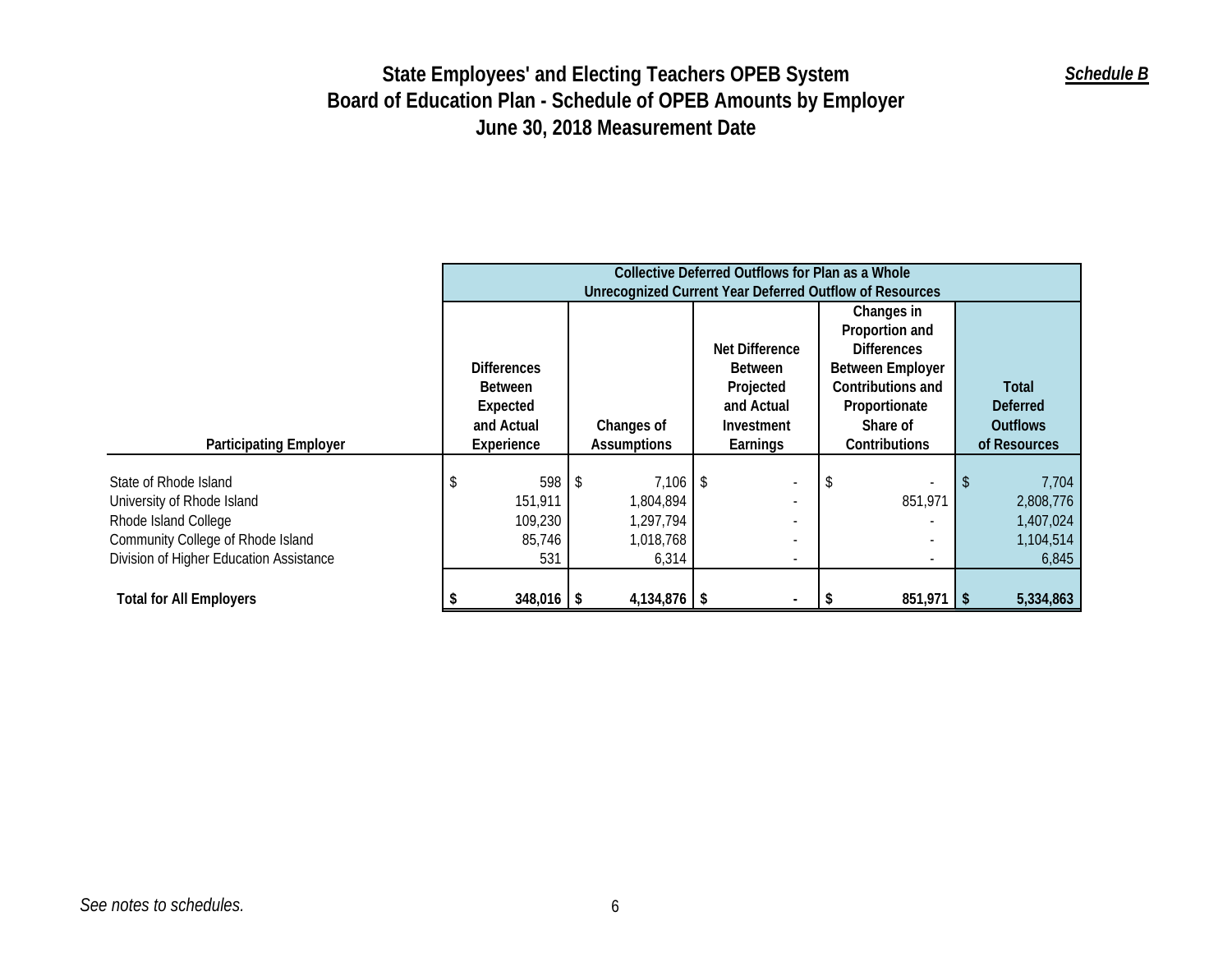|                                         | Collective Deferred Inflows for Plan as a Whole<br>Unrecognized Current Year Deferred Inflow of Resources |                    |                          |                          |            |                |         |                         |               |                      |                 |                 |             |                  |  |            |
|-----------------------------------------|-----------------------------------------------------------------------------------------------------------|--------------------|--------------------------|--------------------------|------------|----------------|---------|-------------------------|---------------|----------------------|-----------------|-----------------|-------------|------------------|--|------------|
|                                         |                                                                                                           |                    |                          |                          |            |                |         | Changes in              |               |                      |                 |                 |             |                  |  |            |
|                                         |                                                                                                           |                    |                          |                          |            |                |         | Proportion and          |               |                      |                 |                 |             |                  |  |            |
|                                         |                                                                                                           |                    |                          |                          |            | Net Difference |         | <b>Differences</b>      |               |                      |                 |                 |             |                  |  |            |
|                                         |                                                                                                           | <b>Differences</b> |                          |                          |            | <b>Between</b> |         | <b>Between Employer</b> |               |                      |                 | Total           |             |                  |  |            |
|                                         |                                                                                                           | <b>Between</b>     |                          |                          |            | Projected      |         | Contributions and       |               | Total                |                 | <b>Deferred</b> |             |                  |  |            |
|                                         |                                                                                                           | Expected           |                          |                          | and Actual |                |         |                         | Proportionate |                      | <b>Deferred</b> |                 |             | (Inflows) and    |  |            |
|                                         | and Actual                                                                                                |                    | Changes of               |                          | Investment |                |         |                         | Share of      |                      | <b>Inflows</b>  |                 | Outflows of |                  |  |            |
| <b>Participating Employer</b>           |                                                                                                           | Experience         | Assumptions              |                          |            |                |         | Earnings                |               | <b>Contributions</b> |                 | of Resources    |             | <b>Resources</b> |  |            |
|                                         |                                                                                                           |                    |                          |                          |            |                |         |                         |               |                      |                 |                 |             |                  |  |            |
| State of Rhode Island                   | \$                                                                                                        | 8,798 \$           |                          | ٠                        | \$         | $2,573$ \$     |         | $18,410$ \$             |               | 29,781               | -\$             | (22,077)        |             |                  |  |            |
| University of Rhode Island              |                                                                                                           | 2,234,629          |                          | $\overline{\phantom{a}}$ |            | 653,784        |         |                         |               |                      |                 |                 |             | 2,888,413        |  | (79, 637)  |
| Rhode Island College                    |                                                                                                           | 1,606,792          |                          | $\overline{a}$           |            | 470,098        |         |                         |               |                      |                 | 145,739         |             | 2,222,629        |  | (815, 605) |
| Community College of Rhode Island       |                                                                                                           | 1,261,331          | $\overline{\phantom{a}}$ |                          |            |                | 369,027 |                         |               | 681,831              |                 | 2,312,189       |             | (1, 207, 675)    |  |            |
| Division of Higher Education Assistance |                                                                                                           | 7,817              |                          | $\overline{\phantom{a}}$ | 2,287      |                |         | 5,991                   |               | 16,095               |                 | (9,250)         |             |                  |  |            |
|                                         |                                                                                                           |                    |                          |                          |            |                |         |                         |               |                      |                 |                 |             |                  |  |            |
| <b>Total for All Employers</b>          |                                                                                                           | $5,119,367$ \$     |                          |                          | - \$       | $1,497,769$ \$ |         | $851,971$ \$            |               | $7,469,107$ \ \$     |                 | (2, 134, 244)   |             |                  |  |            |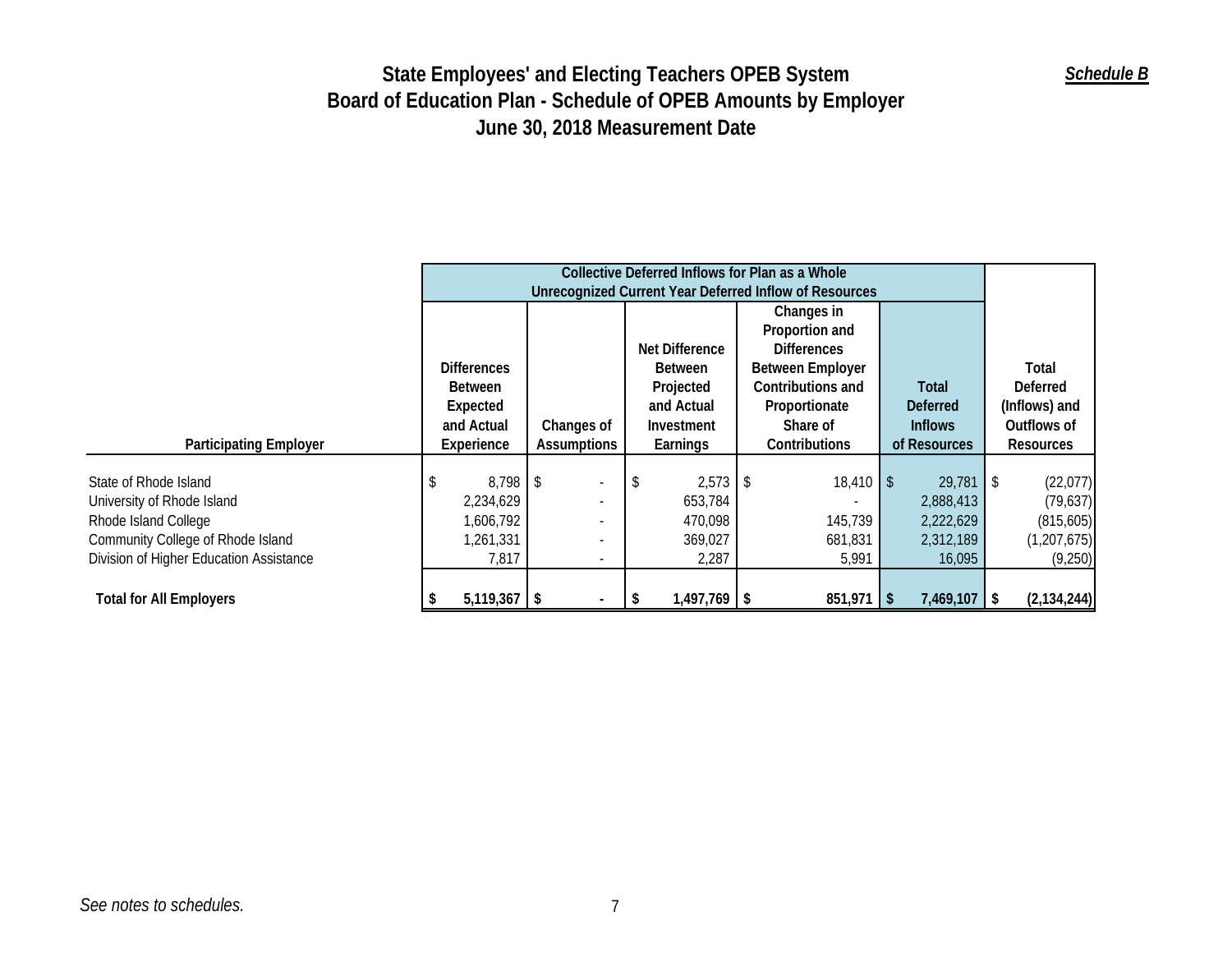|                                         | Recognition of Existing Deferred Outflows (Inflows) of Resources for Future Years Ending<br>June 30 |                 |  |                 |  |                 |  |                 |  |                |  |            |
|-----------------------------------------|-----------------------------------------------------------------------------------------------------|-----------------|--|-----------------|--|-----------------|--|-----------------|--|----------------|--|------------|
|                                         |                                                                                                     |                 |  |                 |  |                 |  |                 |  |                |  |            |
| <b>Participating Employer</b>           |                                                                                                     | 2020            |  | 2021            |  | 2022            |  | 2023            |  | 2024           |  | Thereafter |
|                                         |                                                                                                     |                 |  |                 |  |                 |  |                 |  |                |  |            |
| State of Rhode Island                   | \$                                                                                                  | $(3,978)$ \$    |  | $(3,978)$ \$    |  | $(3,978)$ \$    |  | $(3,548)$ \$    |  | $(3,227)$ \$   |  | (3, 370)   |
| University of Rhode Island              |                                                                                                     | (112, 539)      |  | (112, 539)      |  | (112, 539)      |  | (3, 245)        |  | 78,230         |  | 182,995    |
| Rhode Island College                    |                                                                                                     | (204, 085)      |  | (204, 085)      |  | (204,086)       |  | (125, 499)      |  | (66, 914)      |  | (10, 935)  |
| Community College of Rhode Island       |                                                                                                     | (252, 365)      |  | (252, 365)      |  | (252, 365)      |  | (190, 674)      |  | (144,686)      |  | (115, 219) |
| Division of Higher Education Assistance |                                                                                                     | (1,851)         |  | (1, 851)        |  | (1,851)         |  | (1, 468)        |  | (1, 183)       |  | (1,046)    |
|                                         |                                                                                                     |                 |  |                 |  |                 |  |                 |  |                |  |            |
| <b>Total for All Employers</b>          |                                                                                                     | $(574, 818)$ \$ |  | $(574, 818)$ \$ |  | $(574, 819)$ \$ |  | $(324, 434)$ \$ |  | $(137,780)$ \$ |  | 52,425     |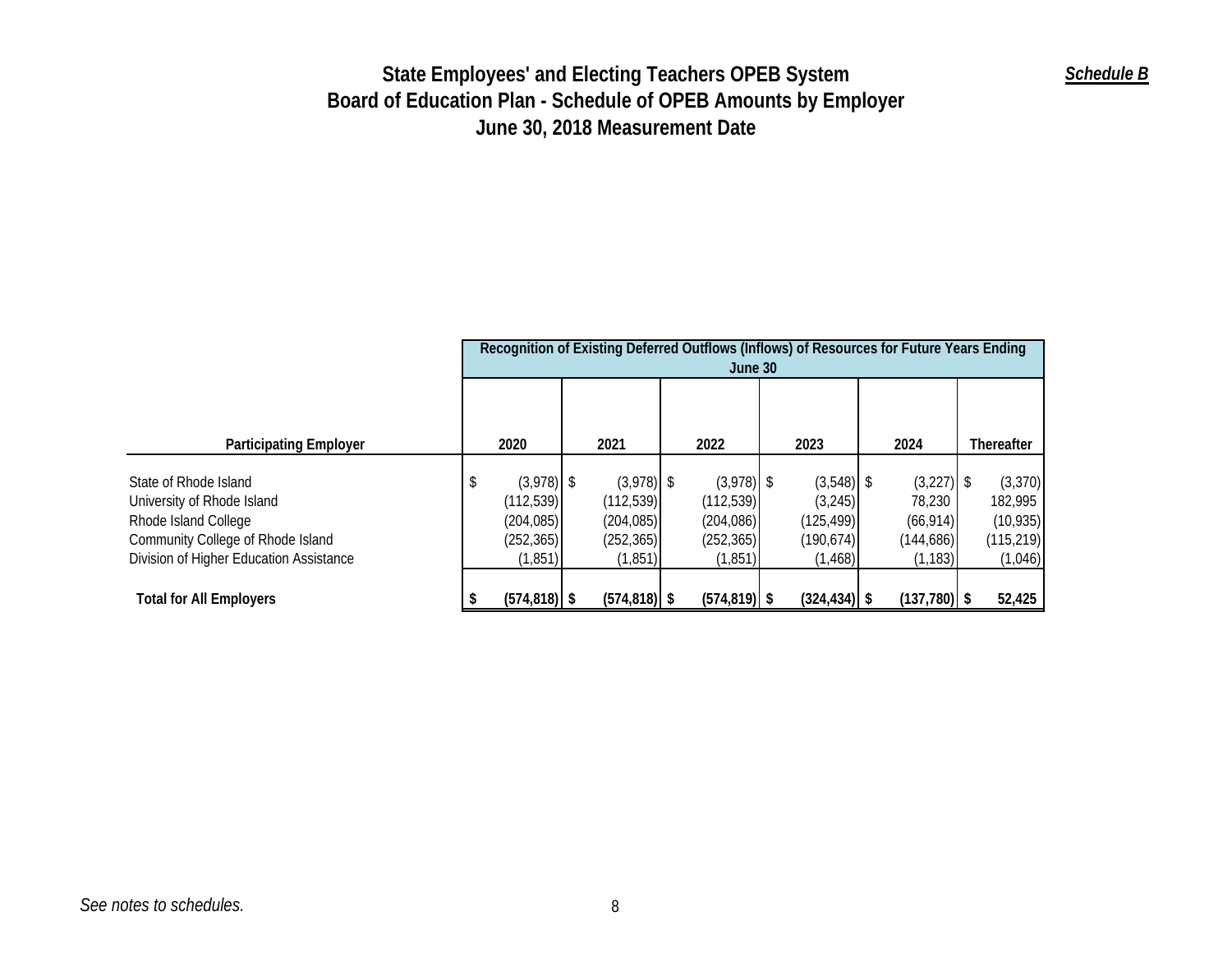|                                         | <b>Discount Rate Sensitivity</b> |                 |  |                                  |  |                 |  | <b>Health Care Trend Rate Sensitivity</b> |  |                                  |  |            |  |  |
|-----------------------------------------|----------------------------------|-----------------|--|----------------------------------|--|-----------------|--|-------------------------------------------|--|----------------------------------|--|------------|--|--|
|                                         |                                  |                 |  |                                  |  |                 |  |                                           |  |                                  |  |            |  |  |
|                                         |                                  |                 |  | <b>Ending Net OPEB Liability</b> |  |                 |  |                                           |  | <b>Ending Net OPEB Liability</b> |  |            |  |  |
|                                         |                                  | 1% Lower        |  |                                  |  | 1% Higher       |  |                                           |  |                                  |  |            |  |  |
| <b>Participating Employer</b>           |                                  | 4.00%           |  | 5.00%                            |  | $6.00\%$        |  | 1% Lower                                  |  | <b>Baseline</b>                  |  | 1% Higher  |  |  |
|                                         |                                  |                 |  |                                  |  |                 |  |                                           |  |                                  |  |            |  |  |
| State of Rhode Island                   | Ъ                                | $108,472$ \$    |  | $86,883$ \$                      |  | $69,189$ \$     |  | $65,868$ \$                               |  | $86,883$ \$                      |  | 113,601    |  |  |
| University of Rhode Island              |                                  | 27,550,692      |  | 22,067,270                       |  | 17,572,781      |  | 16,729,852                                |  | 22,067,270                       |  | 28,853,427 |  |  |
| Rhode Island College                    |                                  | 19,810,101      |  | 15,867,291                       |  | 12,635,565      |  | 12,029,464                                |  | 15,867,291                       |  | 20,746,822 |  |  |
| Community College of Rhode Island       |                                  | 15,550,922      |  | 12,455,817                       |  | 9,918,914       |  | 9,443,125                                 |  | 12,455,817                       |  | 16,286,248 |  |  |
| Division of Higher Education Assistance |                                  | 96,372          |  | 77,191                           |  | 61,469          |  | 58,521                                    |  | 77,191                           |  | 100,929    |  |  |
|                                         |                                  |                 |  |                                  |  |                 |  |                                           |  |                                  |  |            |  |  |
| <b>Total for All Employers</b>          |                                  | $63,116,559$ \$ |  | $50,554,452$ \$                  |  | $40,257,918$ \$ |  | $38,326,830$ \$                           |  | $50,554,452$ \$                  |  | 66,101,027 |  |  |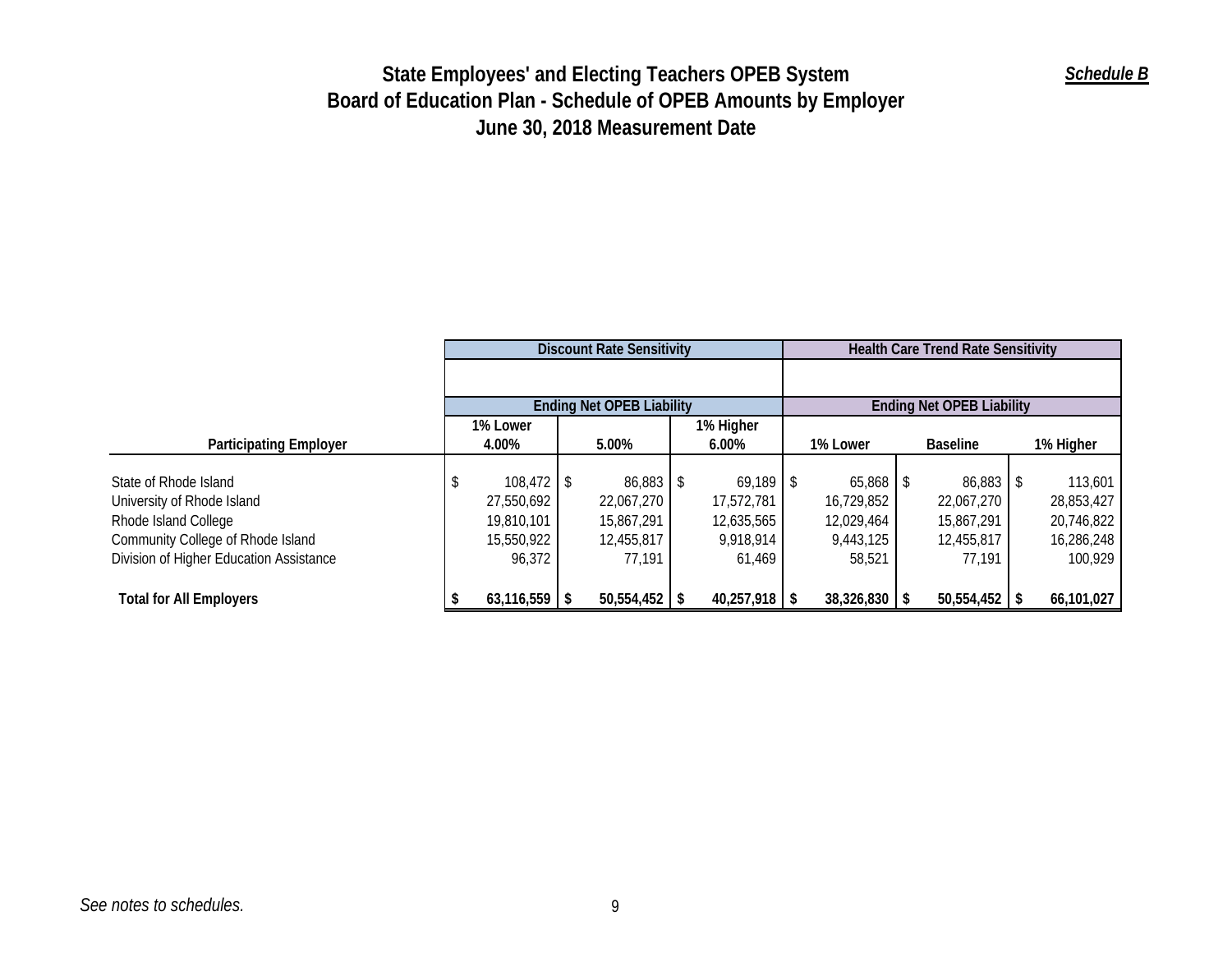# **Board of Education OPEB Cost-Sharing Plan**

## **NOTES TO THE SCHEDULES OF EMPLOYER ALLOCATIONS AND OPEB AMOUNTS BY EMPLOYER**  *June 30, 2018 Measurement Date*

### **1. Plan Description and Governance**

The State Employees' and Electing Teachers OPEB System of Rhode Island (the System) acts as a common investment and administrative agent for OPEB benefits to be provided through various defined benefit OPEB plans. The System is administered by the trustees of the System which was authorized, created and established as an independent OPEB board to hold and administer, in trust, the funds of the OPEB system.

Each plan's assets are accounted for separately and may be used only for the payment of benefits to the members of that plan, in accordance with the terms of that plan.

The Board of Education Cost-Sharing Plan (the Plan) was established and placed under the management of the System for the purpose of providing OPEB benefits for employees of the State of Rhode Island under the provisions of chapters of the Rhode Island General Laws.

The Plan covers certain employees of the State university and colleges and certain State employees.

### **2. Schedule of Employer Allocations**

The Schedule of Employer Allocations reflect employer contributions recognized for the fiscal year ended June 30, 2018 consistent with contributions reflected within the Plan's financial statements. These employer contribution amounts are the basis for allocating the OPEB amounts to each employer.

The percentages included in the Schedules of Employer Allocations have been rounded to 8 decimal places.

### **3. Schedule of OPEB Amounts by Employer**

The Schedule of OPEB Amounts by Employer were prepared by the Plan's actuary using amounts from (1) the Plan's fiscal 2018 financial statements, (2) Required Supplementary Information Schedules prepared in accordance with the requirements of GASB Statement No. 74, and (3) certain data from the actuarial valuation of the Plan performed at June 30, 2017 rolled-forward to June 30, 2018. These schedules utilize the proportionate employer contribution schedules detailed in the Schedule of Employer Allocations to apportion each employer's amounts for the cost-sharing plan. The allocation of OPEB expense also includes any changes in proportion between years which are reflected as deferred outflows/inflows and recognized over the remaining service lives of the members.

The Schedule of OPEB Amounts by Employer include the sensitivity of the net OPEB liability to changes in the discount rate as well as the sensitivity of the net OPEB obligation to changes in the healthcare cost trend rate. The following presents the net OPEB liability of the employers calculated using the discount rate of 5.0 percent, as well as what the employers' net OPEB liability would be if it were calculated using a discount rate that is 1-percentage-point lower or 1 percentage-point higher than the current rate. Additionally, the following presents the net OPEB liability of the employers calculated using the baseline health care trend rate, as well as what the employers' net OPEB liability would be if it were calculated using a healthcare trend rate that is 1-percentage-point lower or 1-percentage-point higher than the baseline rate.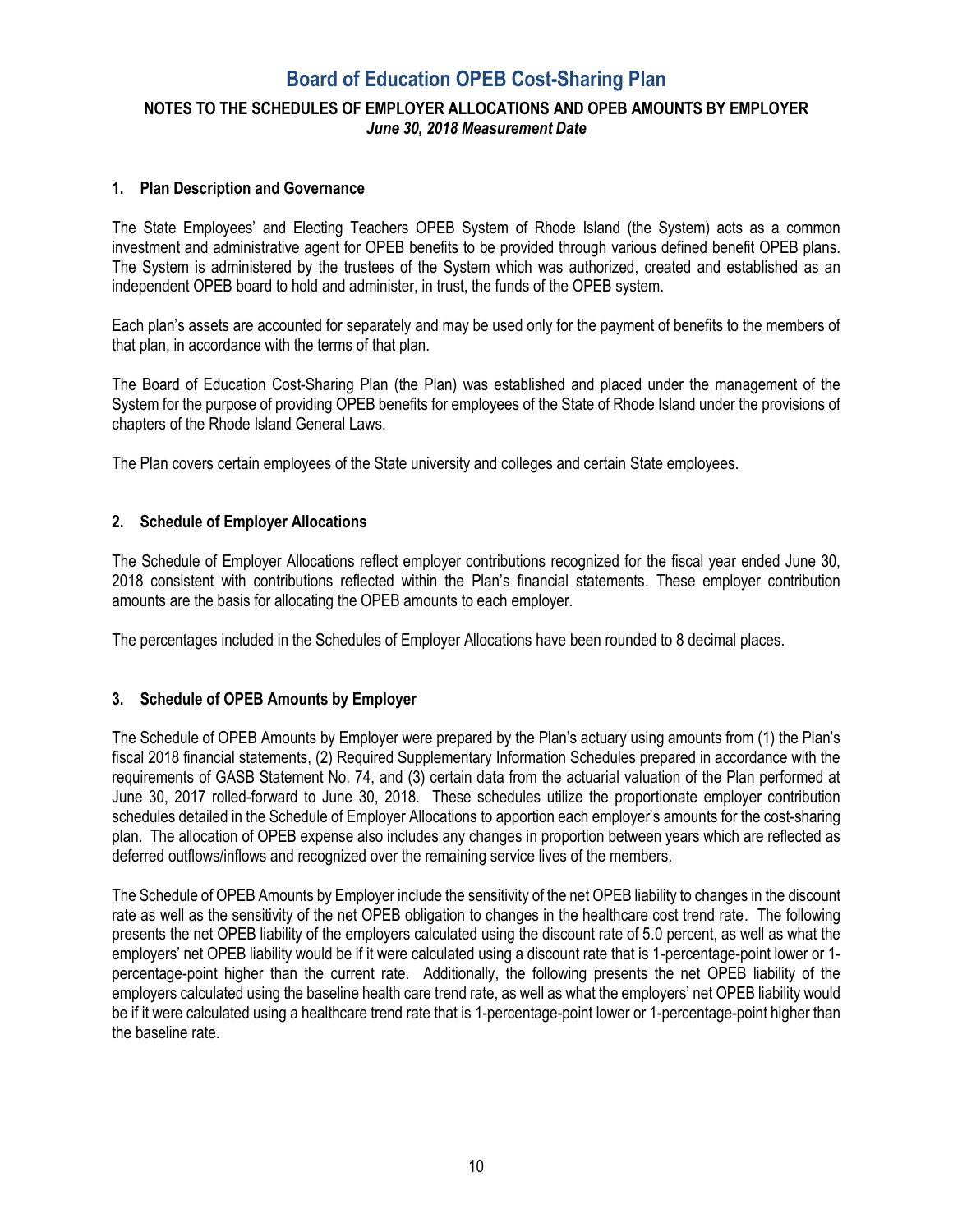# **Board of Education OPEB Cost-Sharing Plan**

## **NOTES TO THE SCHEDULES OF EMPLOYER ALLOCATIONS AND OPEB AMOUNTS BY EMPLOYER**  *June 30, 2018 Measurement Date*

### **3. Schedule of OPEB Amounts by Employer (continued)**

### **Net OPEB Liability – Sensitivity Analysis**

| <b>Discount Rate Sensitivity</b>          |    |                         |      |                                                 |                         |              |  |  |
|-------------------------------------------|----|-------------------------|------|-------------------------------------------------|-------------------------|--------------|--|--|
|                                           |    | 1.00% Decrease<br>4.00% |      | <b>Current</b><br><b>Discount Rate</b><br>5.00% | 1.00% Increase<br>6.00% |              |  |  |
| <b>Board of Education Plan</b>            | \$ | 63,116,559              | - \$ | 50,554,452 \$                                   |                         | 40,257,918   |  |  |
| <b>Health Care Trend Rate Sensitivity</b> |    |                         |      |                                                 |                         |              |  |  |
|                                           |    | 1.00% Lower             |      | <b>Baseline</b>                                 |                         | 1.00% Higher |  |  |
| <b>Board of Education Plan</b>            | \$ | 38,326,830              | S    | 50,554,452 \$                                   |                         | 66,101,027   |  |  |

### **4. Relationship to the Plan Financial Statements**

The components associated with OPEB expense and deferred outflows and inflows of resources have been determined based on the net increase in fiduciary net position as reflected for the Board of Education Plan in the System's financial statements and consistent with the requirements of GASB Statements No. 74 and 75.

### **5. Summary of Significant Accounting Policies**

**Basis of Accounting –** The underlying information to prepare the allocation schedules is based on the System's financial statements as of and for the year ended June 30, 2018. The financial statements of the System are prepared on the accrual basis of accounting. Under this method, revenues are recorded when earned and expenses are recorded when incurred. Employer Plan member contributions are recognized in the period in which the wages, subject to required contributions, are earned for the performance of duties for covered employment. Employer contributions to the plan are recognized when due and the employer has made a formal commitment to provide the contributions.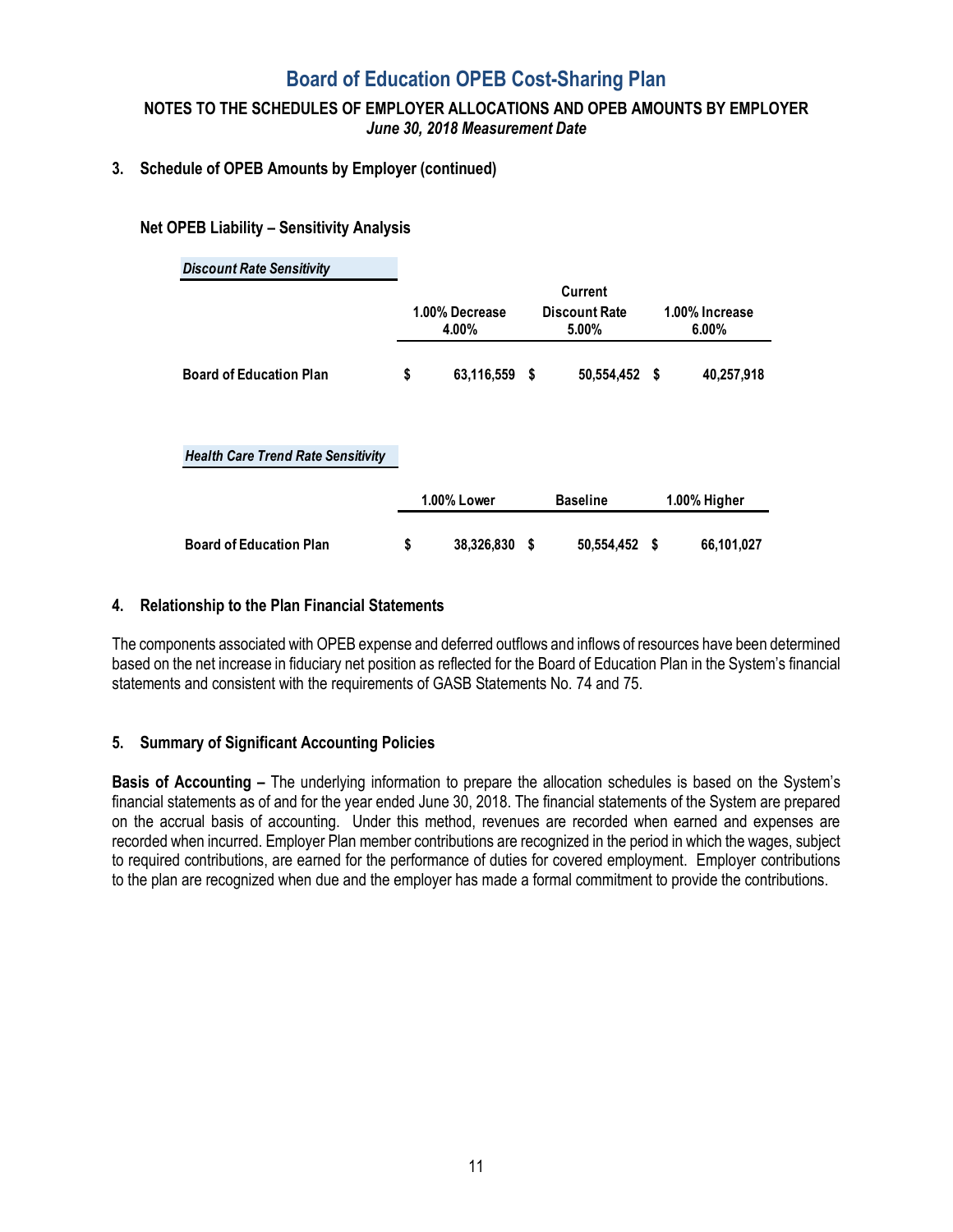# **Board of Education OPEB Cost-Sharing Plan**

## **NOTES TO THE SCHEDULES OF EMPLOYER ALLOCATIONS AND OPEB AMOUNTS BY EMPLOYER**  *June 30, 2018 Measurement Date*

### **6. Net OPEB Liability**

The components of the net OPEB liability of the employers participating in the Board of Education Plan at June 30, 2018 were as follows:

| Fiscal Year Ended June 30, 2018                                                                           | <b>Board of Education</b><br>Plan            |
|-----------------------------------------------------------------------------------------------------------|----------------------------------------------|
| <b>Total OPEB Liability</b><br><b>Plan Fiduciary Net Position</b><br><b>Employers' Net OPEB Liability</b> | \$<br>82,319,181<br>31,764,729<br>50,554,452 |
| Plan Fiduciary Net Position as a<br>percentage of the total OPEB Liability                                | 38.59%                                       |

### **7. Actuarial methods and assumptions**

The total OPEB liability was determined by actuarial valuations performed as of June 30, 2017 rolled-forward to June 30, 2018 using the following actuarial assumptions, applied to all periods included in the measurement.

Actuarial Cost Method - Entry Age Normal - the Individual Entry Age Actuarial Cost methodology is used.

Amortization Method - Level Percent of Payroll – Closed

State Employees - Equivalent Single Remaining Amortization Period - 19 years at June 30, 2017

Investment Rate of Return - 5.00%

Projected Salary Increases – state employees - 3.00% to 6.00%

Mortality:

Male Employees: RP-2014 Combined Healthy for Males with Blue Collar adjustment, projected with MP 2016 ultimate rates.

Female Employees: RP-2014 Combined Healthy for Females, projected with MP 2016 ultimate rates.

Inflation - 2.75%

Rates of separation from service range from 16% in the first year of employment to 0% after 25 years.

Employee rates of retirement are based on pension eligibility.

The health care trend rates used in the valuation ranged from 9.00% in fiscal 2018 and then decreasing annually to 3.5% in fiscal year 2031 and later.